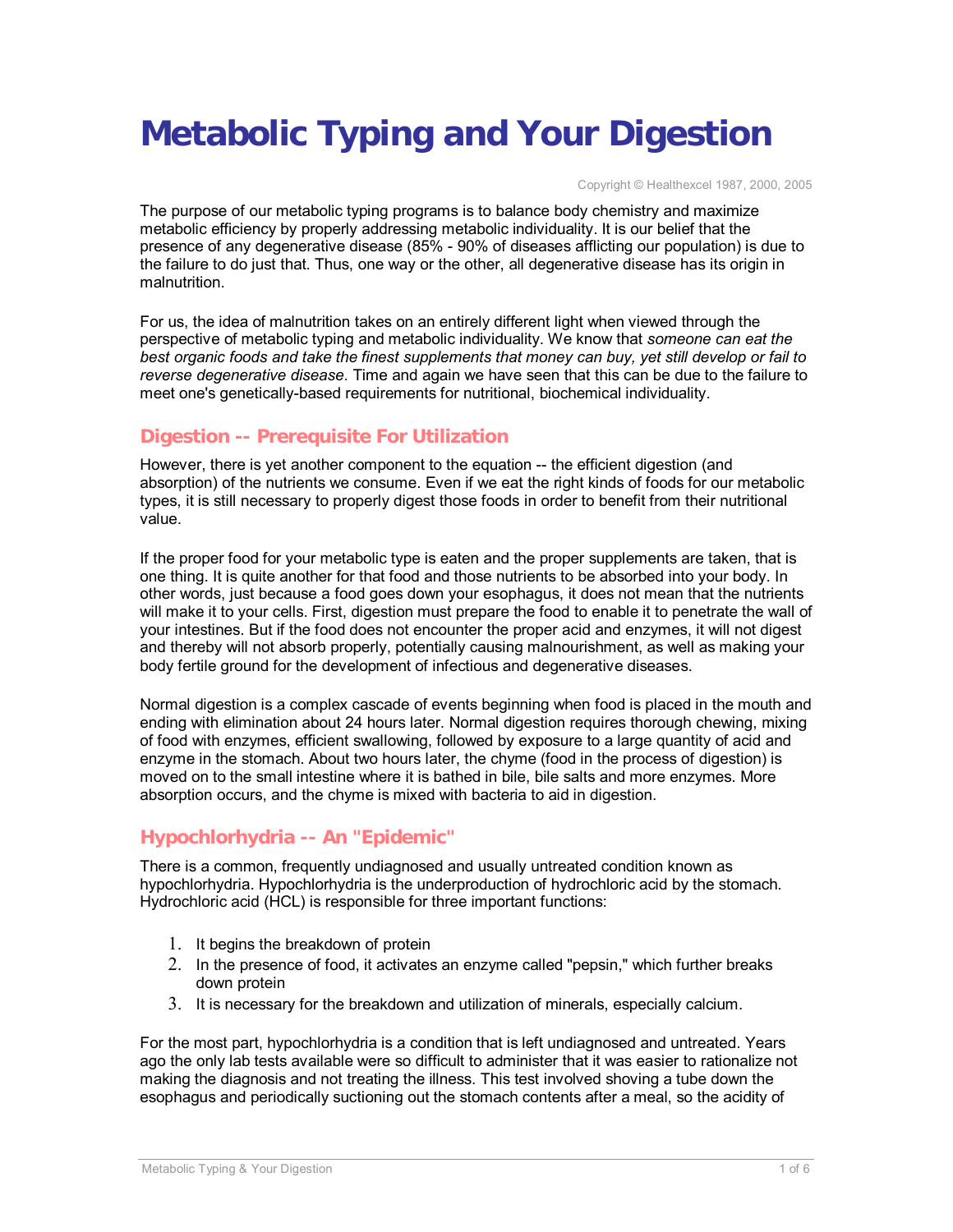those contents could be measured. In the late 1960s, the Heidelberg test was developed. This elegant (but expensive) device involves swallowing a capsule about the size of a vitamin pill that can measure the stomach acid content. But this relatively simple ability to diagnose hypochlorhydria is infrequently used due to the mistaken belief by most practitioners that hypochlorhydria is not worth treating -- astonishing when sales of antacids, acid blockers and ulcer medications consistently top the list of drug sales.

The situation is further complexed by the fact that the symptoms of hypochlorhydria are similar to those of *hyper*chlorhydria. *Burping, belching, bloating, "heartburn," gas, sour stomach, undigested food in stool, a voracious appetite (due to cellular "starvation"), food sitting in stomach too long, slow digestion, inability to eat a large meal due to feeling full quickly, constipation, and diarrhea can all be due to insufficient HCL production.* Thus, many of those who have too *little* HCL production are treated as though they have too *much*.

When the stomach is deficient in HCL production, food eaten lies in the stomach and ferments leading to gas, burning and bloating. For those people, reaching for their Tums or Maalox is the *worst* thing that they can do since it only alleviates the burning symptoms but actually over the long haul just contributes to the real problem!

## **The Need For HCL**

Stomach acid serves many important functions, not only in digestion, but also in keeping the body free from disease. Many bacteria enter the body with food. Some of them are not friendly to human life. In a normal stomach, these bacteria are doused with acid and die. In a person with hypochlorhydria, these bacteria are escorted into the small intestine along with a generous food supply. It has been shown that people with hypochlorhydria have more than their share of infections. The ever present yeast organism makes its entrance via the mouth. Many people with the so-called "yeast syndrome" are unable to get rid of their yeast because the organism continues to reinfect the body through the mouth.

Another important function of hydrochloric acid is the stimulation of pancreatic enzyme and bile release into the small intestine. Without enough pancreatic enzymes and bile, the digestion and absorption of carbohydrates, proteins, fats, and vitamins A and E, is severely compromised, inadvertently causing undernutrition even with an excellent diet.

The following conditions have been linked to hypochlorhydria:

- · Acne rosacea
- Adrenal insufficiency
- Allergies
- · Anemia
- **Arthritis**
- · Asthma
- · Autoimmune Diseases
- Celiac Disease
- Chronic fatigue
- Chronic hepatitis
- · Diabetes mellitus
- · Dry skin
- Gallbladder disease
- GERD misdiagnosed acid reflux, but really hypochlorhydria
- · Hypoglycemia
- Infections increased parasitic, yeast, bacterial
- Lupus erythematosis
- Nail weaknesses
- Osteoporosis
- Poor night vision
- **Psoriasis**
- · Rheumatic arthritis
- Stomach cancer risk increased
- Thyroid disorders
- · Vitiligo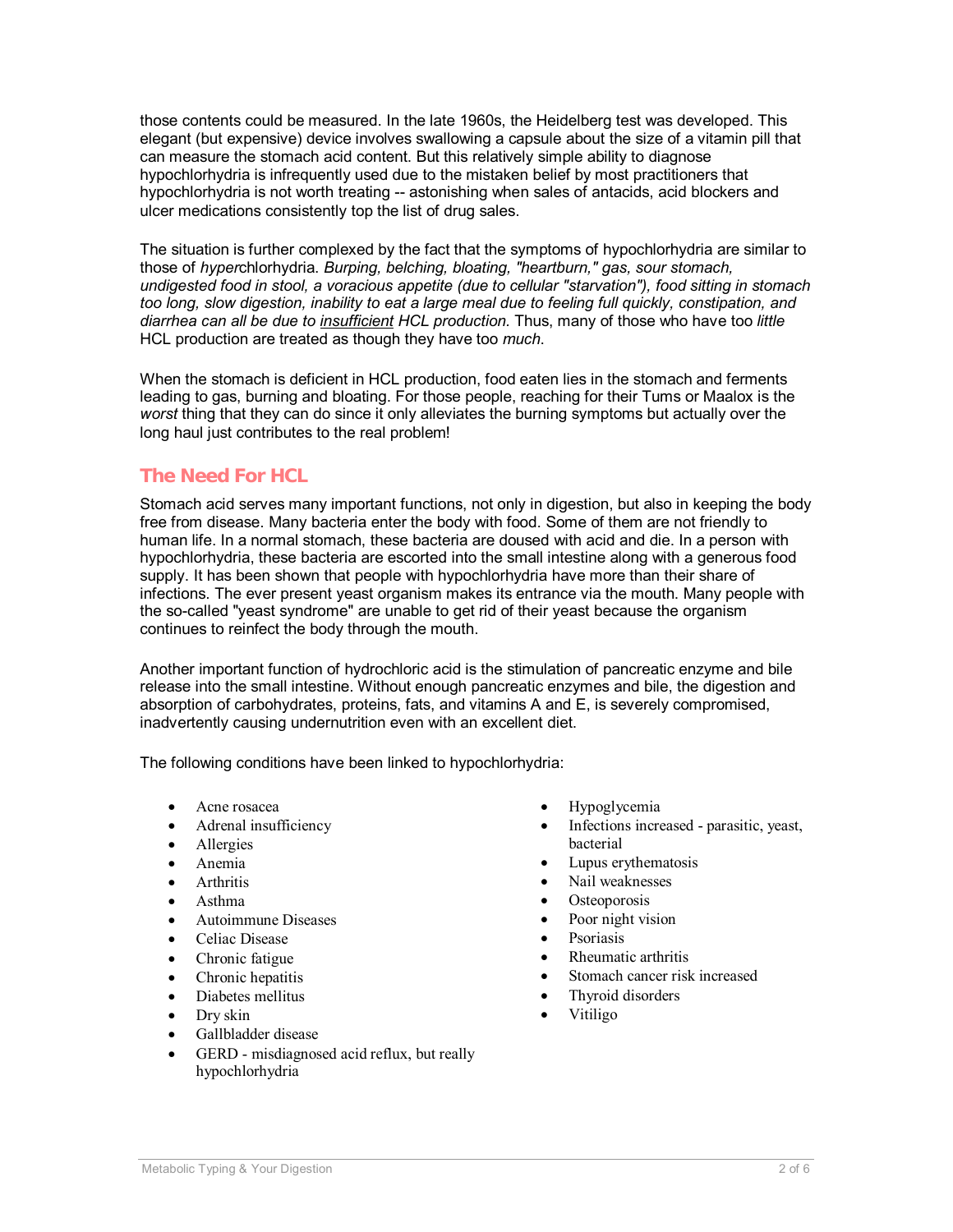Along with a deficiency of HCL, the same cells (the parietal cells) which make HCL also make pepsinogen, which is converted to pepsin in an acid environment. Therefore, pepsin usually is also deficient and therefore also must be replaced along with HCL for best results.

## **HCL Supplementation**

It has been our experience over the last 25 years that most people who come to us for help are deficient in HCL (as well as enzymes). This is why all of our programs recommend HCL and digestive enzymes as a matter of course.

What we can't determine, however, is how much should be taken. This is where you as a Metabolic Typing Advisor come in. Here's what you should do:

- 1. Educate your client as to the importance of HCL in their digestion and overall health
- 2. Inform them of the specific symptoms that may suggest HCL deficiency
- 3. Encourage them to find their own optimum tolerance level for HCL supplementation.

#### Here's how:

*In general, we recommend that someone start out with 1 HCL with each meal. [Take HCL before or right at the start of the meal.) After 3 days, if this produces no burning or worsening of existing burning symptoms in the stomach, increase to 2 HCL with each meal. Again wait 3 days and if no burning is present, increase to 3 with each meal, continuing in this fashion until 5 with each meal is reached, if necessary.* 

*If at any time a burning sensation in the stomach ensues, drop back down to the previous intake. In other words, if 4 with each meal produces no burning, but 5 with each meal does, drop down to 4 with each meal. Then, stay at that level until at some point burning commences at which time you should drop down one more.* 

*For example, were you to work up to 5 HCL and 5 produces burning, you would drop back to and hold at 4. Then when 4 produces burning, drop down to 3. When 3 produces burning, drop down to 2. Continue in this manner until no HCL is required. When even 1 HCL produces burning, this likely will mean that the body is now producing sufficient levels of its own HCL and substitution is no longer needed.* 

Some "experts" believe that supplementing with HCL will weaken even further the body's ability to produce its own HCL. Although this may be true for someone not following a proper metabolic typing program, our experience has been just the opposite. By eating the right foods for your metabolic type AND by assuring efficient digestion and absorption of those nutrients, the stomach's inherent ability to produce sufficient HCL can be restored (along with all other metabolic functions). Degenerative processes can be reversed into regenerative processes. Here's how the negative spiral of degeneration works:

- · If you don't eat the right foods for your metabolic type, the body loses its efficiencies (e.g., digestive efficiency) over time, little by little
- As digestion worsens, fewer and fewer nutrients are absorbed
- · As less nutrients are absorbed, digestive efficiency weakens further
- Etc. (The cycle keeps feeding on itself, going ever deeper into degeneration)

Health-building processes of *re*generation work exactly in reverse. Ingesting, *digesting*, absorbing, and utilizing foods *right for your metabolic type* will balance body chemistry, rebuild organs and glands, and maximize metabolic efficiency over time.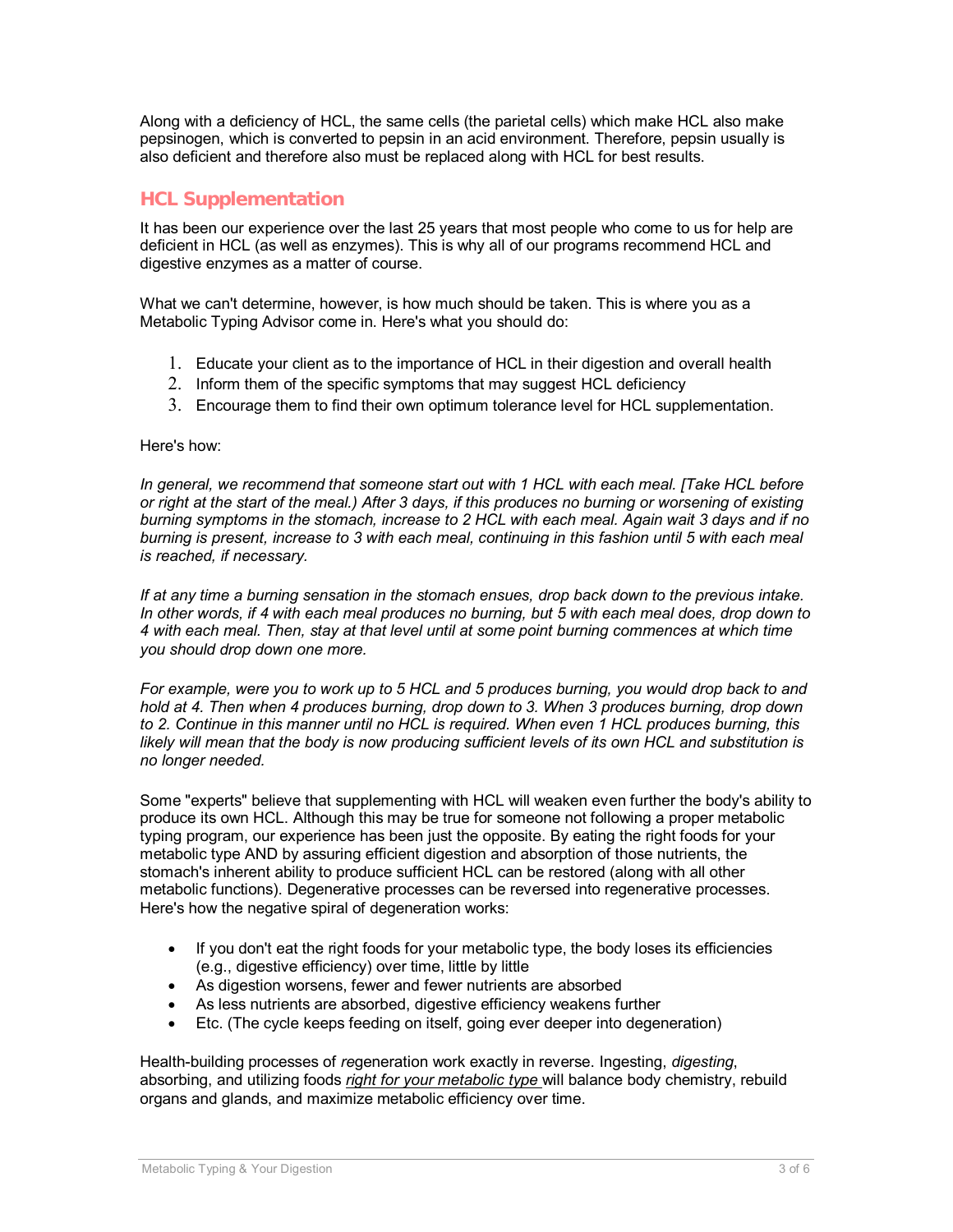## **Enzyme Supplementation**

In general, the same principles that apply to working with HCL apply to working with the digestive enzymes. The digestive enzymes (Enzigest) used in our programs are plant-based. As such, they have a much wider pH range of utilization than animal-based products. As a result, they are highly effective for a wider range of individuals.

In order to be active, enzymes will only function within a certain pH range. For example, animalbased enzymes like pancreatin are only active in a pH range of about 7.5 - 9.0. But our plantbased formulas are active between 3.0 - 9.0. This means they are extremely effective digestive aids, even for those individuals who have very altered pH in their digestive tracts.

Once you have determined the proper amount of HCL supplementation, then add in the Enzigest to the program. Minimum intake is 1 with each meal. One could take up to 6 with a meal but that is rarely necessary. Use anywhere from 1 - 6 with each meal as needed to assure maximum digestion. Use the same traits listed above for digestive insufficiency as your guide and also include *intestinal gas* in your list.

#### **Enzymes Info**

The "de-naturalization" effects from modern food-processing techniques often result in the depletion of the nutrient value and vitality of our food. One important factor which may be destroyed in processing as well as in improper food preparation is *enzymes*. Enzymes are substances which make life possible and which are found in natural, "live" foods and also in your body. Enzymes are the

"work force" of the body. Without them, chemical reactions cannot take place, and hormones, minerals, and vitamins cannot carry out their functions. There are believed to be hundreds of thousands of enzymes in the body; different enzymes perform different functions. Without them, life cannot exist. Although the voluminous extent of their activity is beyond the scope of this guide, some activities of enzymes are:

- § Digest food to a size capable of being absorbed into the blood
- § Rebuild food into tissue of muscle, bone, organs, glands, etc.
- § Work to store food in the liver and muscles for fuel later on
- § Coagulate blood
- § Attach iron to red blood cells
- § Eliminate carbon dioxide from the lungs
- § Promote oxidation
- § Attack waste material in the blood and prepare it for elimination
- § Change protein into sugar or fat
- § Change carbohydrate into fat
- § Change fat into carbohydrate

You can have all the raw materials necessary for good health – vitamins, minerals, intrinsic factors, proteins, carbohydrates, fats, amino acids, etc. – but enzymes are necessary in order for your body to *utilize* all the raw materials in its life-supporting activities of metabolism.

At birth, we acquire a limited supply of enzymes. Throughout our lifetime, as enzymes perform their function, they are destroyed and eliminated from the body. *It is vital to your health and longevity that your enzymes be replenished in the body from your diet and that your diet provide a sufficient source of enzymes.* [Note: Read Food Enzymes, by Edward Howell.]

The critical role of enzymes in the maintenance of health and well-being was dramatically demonstrated in an experiment now known as "The Pottenger Cat Studies," which was performed by Francis Pottenger, M.D., in 1946.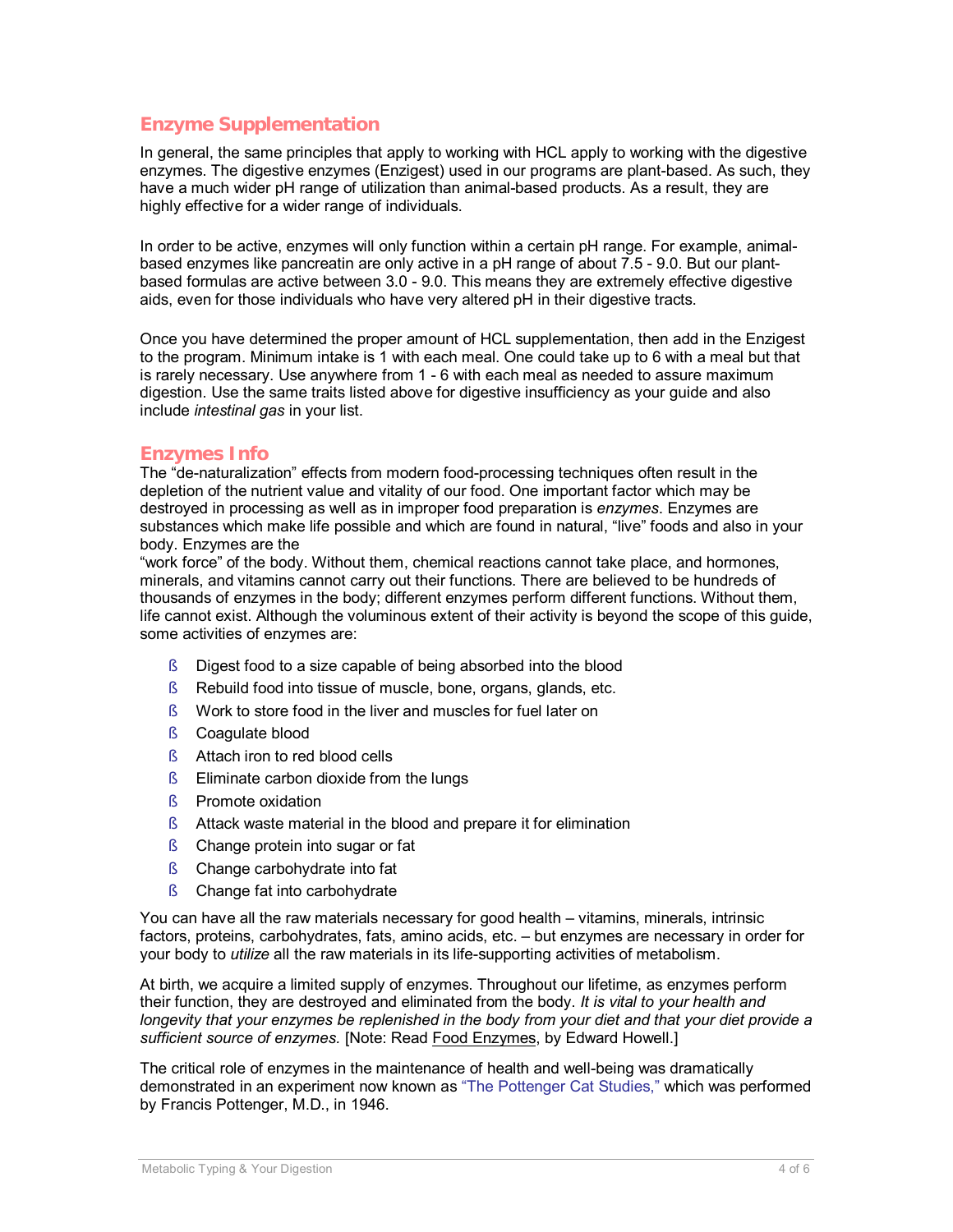For ten years, Dr. Pottenger studied two groups of cats who lived in outdoor pens which were placed side by side. At the beginning of the experiment, the two groups were as identical in health and characteristics as possible. During the course of the entire experiment, one group was fed exclusively cooked food; the other group was fed only raw food. Although the foods given the two groups were identical in kind and amount, the cooked food was devoid of enzymes (enzymes are totally destroyed at 220 degrees).

Throughout the entire experiment, the group fed the raw food remained healthy and normal in all respects. The group fed the enzyme-deficient cooked food was a different story altogether. They developed all manner of degenerative conditions which affected their physiologies as well as their behavior. Their coats lost their luster; their bone structures developed deformities; their behavior became hyperactive, aggressive and wild. And by the 7th generation, they had lost the capacity to reproduce. As an interesting sidelight, the vegetation which grew in the pen of the raw food-fed cats was healthy and profuse. The vegetation in the pen of the cooked food-fed cats was sparse and unhealthy in appearance. This was due to the lack of enzymes in their feces which failed to fertilize the soil, unlike that of the enzyme-rich feces of the other group who existed on the enzyme-rich raw food diet.

#### **Be Enzyme Rich**

Unfortunately, all too many people eat a diet which is not only high in unnatural, chemicalized, processed and nutrient depleted food, but they also eat a large percentage of cooked food which has totally destroyed the enzyme content. As a result, the body is forced to use its own enzymes to help digest the food that might otherwise be used in rebuilding bodily tissue or in other important metabolic activities. This enzyme shortage may contribute significantly to metabolic imbalance, inefficiency and degeneration. Many researchers also believe this to be a contributing factor in premature aging and obesity. Raw food contains enzymes which may help replenish your body's enzyme pools as well as to actually help in the digestion of your food. Because it is very difficult to make up enzyme depletions exclusively from food sources, enzyme supplementation is a vital part of your Healthexcel Program.

As an integral part of your health-building program then, it is important to:

- § *Select whole, natural food whenever possible,* and
- § *Prepare food properly in order to:*
	- 1. Eliminate any toxic substances
	- 2. Acquire the maximum nutrient value

### **Metabolic Types and Digestion**

Typically, differences do exist in "normal" digestive capacity between metabolic types. The digestive functions are dependent on and influenced by autonomic, endocrine and nutrient balances. In general, the parasympathetic system "turns on" digestive organs and secretions and the sympathetic system shuts them off. Potassium is needed for HCL production. Thus, parasympathetics and fast oxidizers (both high in potassium) tend to have higher HCL and enzyme production, while sympathetics and slow oxidizers tend toward less production of digestive secretions. Blood Type O's also have higher HCL production and Blood Type A's tend to have lower production.

Although these facts are true in principle, in practice each case must be individually considered. Remember that within any metabolic type, there can exist good or poor efficiency. For example, even though one's overall style of functioning may be accurately classified as Parasympathetic Dominant, it is still possible that inefficiency can exist in a localized function, even in HCL production. Therefore, in clinical practice it is best to *assume nothing.* The infinite variability expressed through human metabolic individuality will fool you more often than not. It is better to just follow the practical steps given above to determine each person's tolerance level and work from there.